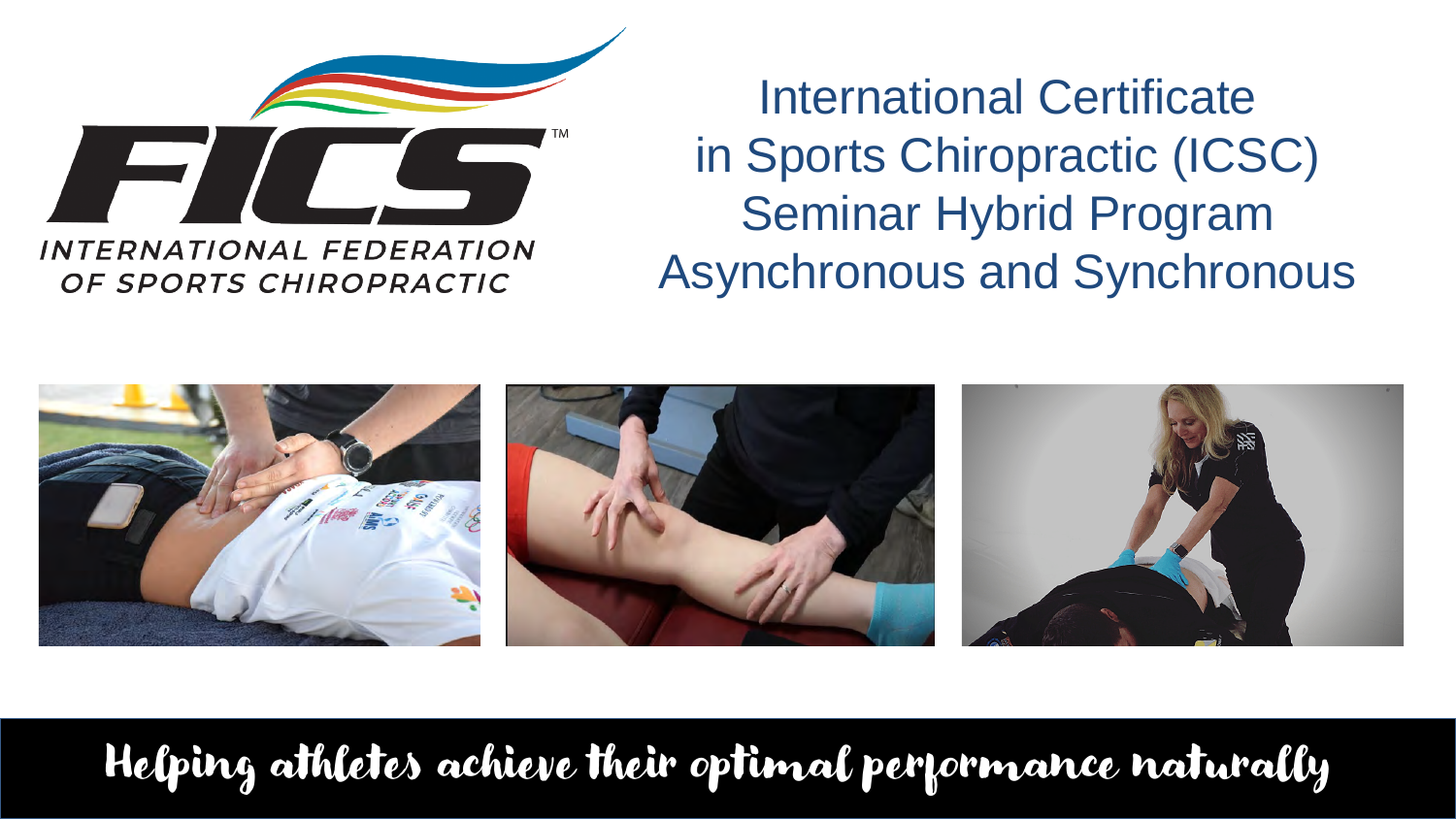

## **Learning Outcomes – ICSC Seminar Program**

**Fédération Internationale de Chiropratique du Sport Head Office: MSI Maison du Sport International Avenue de Rhodanie 54, CH-1007 Lausanne (Suisse)**

### **ICSC QUALIFICATION**

**International Certificate in Sports Chiropractic (ICSC)** program offers an individual chiropractor the credentials required to work at FICS events worldwide. It is the minimum qualification required to be part of a FICS chiropractic delegation at regional sporting events, international events such as the regional and world championships and the World Games.

**Continuing education (CE), also known as CPD/CEU** is required for all Sports Chiropractors working as part of a team at international games. Gaining approval for **CE** credits for your local chiropractic license will depend on your regulatory board or college's discretion. All courses come with a certificate of completion listing the hours of learning. Many National Council Sports Chiropractors (**NCSC**) are working with their local governing body to gain the recognition of FICS seminars and courses. We would encourage you to contact your local NCSC as the first point of contact to enquire what the process is within your country. Some countries have a self-assessment requirement and will provide you with the necessary application to fill in to apply for **CE** credits.

**Doctors are required to undertake Continual Professional Development (CPD) every year to remain current.** 

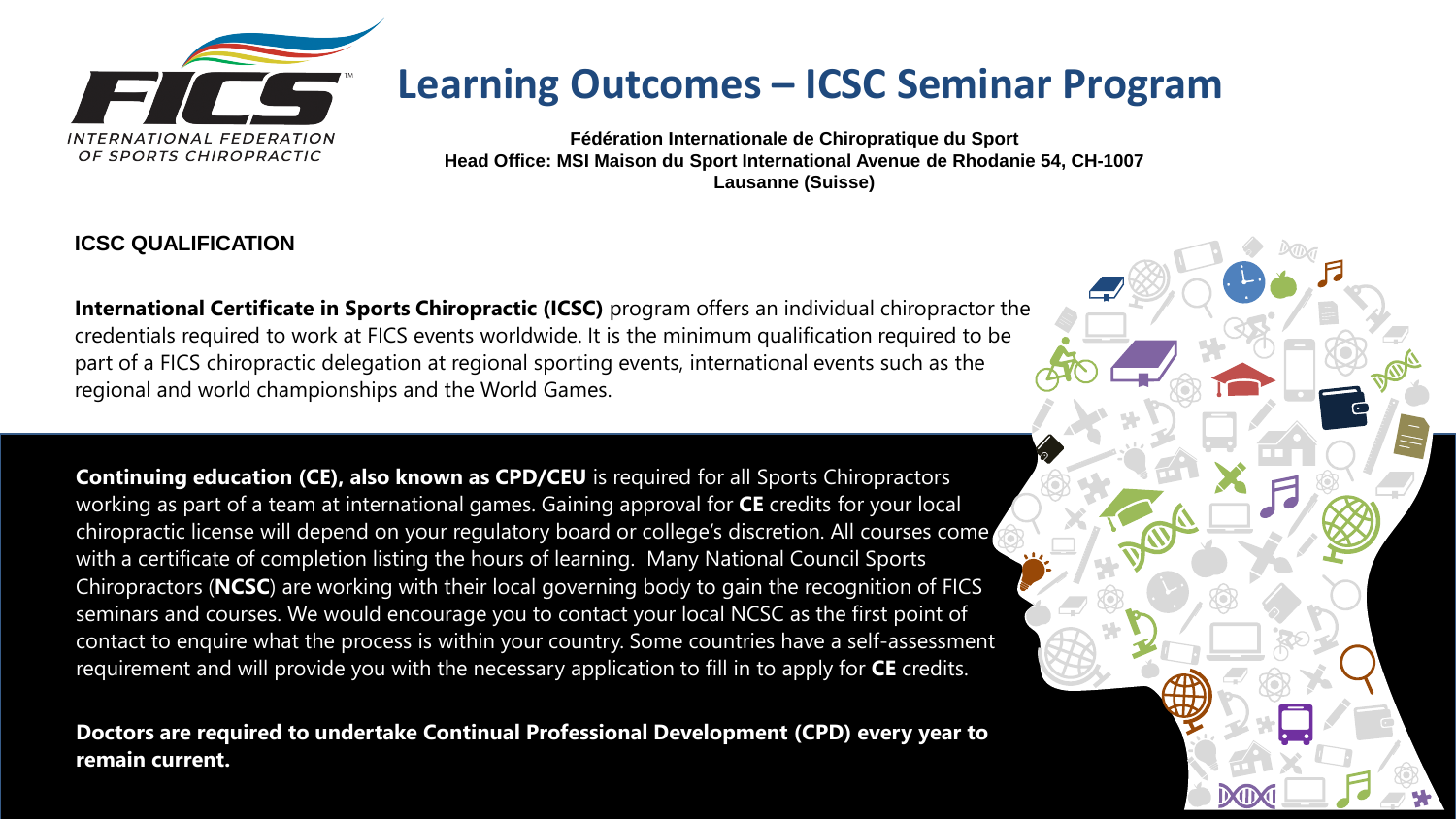

## **CEU Calculation – ICSC Program**

**The ICSC seminar program covers the Upper and Lower Extremity. This is delivered as a hybrid module with both Asynchronous and Synchronous learning. Course hours will be calculated as follows:**

- 1. Course instructional hours are actual times of instruction
- 2. Reading Content- 20 minutes per document
- 3. Quizzes post-module sections- 1 minute per question
- 4. Module Exams 1 minute per question

\* CEU Calculations - only instructional hours and course reading content will be tabulated toward CEU value determination.



## The ICSC Lower Extremity Seminar **Lower Extremity** total 20 hours.

• CEU value is 10 hours of online content asynchronous - 10 hours synchronous assessment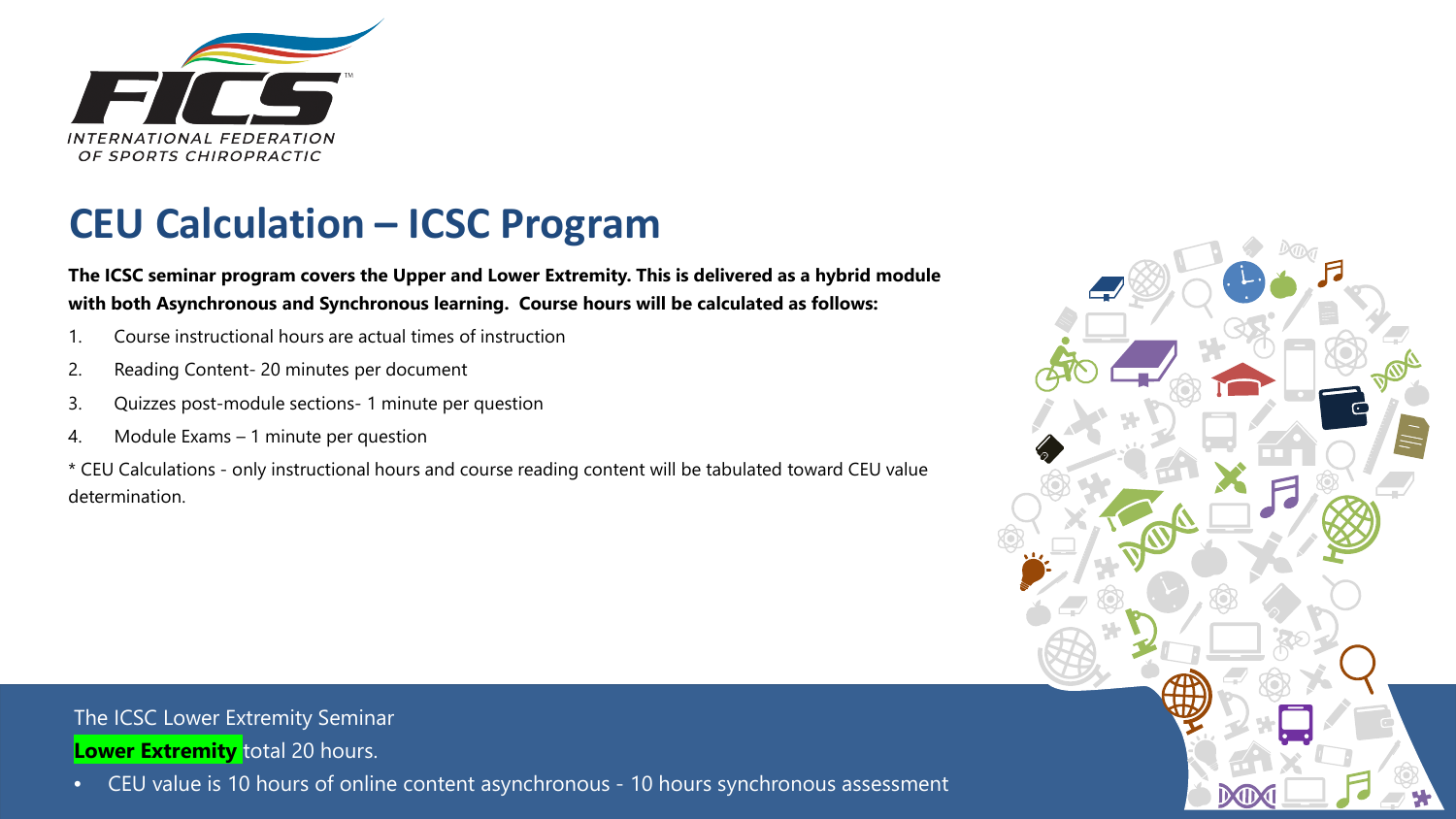

# **ICSC Seminar International Instructor Pool**

FICS have an international instructor pool, drawing some of the best instructors in their field from over seven different countries. This provides our doctors and students with a global approach to their education. There will be a myriad of athletes from different regions expecting different types of care that is appropriate for their region. The global approach to the ICSC education is really appropriate for that type of kind of specialty as a sports chiropractor. Our pool of Instructors delivering the Asynchronous and Synchronous parts of the course will depend on the country where FICS are delivering the seminar. Instructors are chosen based on their ability and their location to attend seminars.

- Australia [Dr Henry Pollard](https://fics.sport/henry-pollard-3/)
- Australia [Dr Pete Garbutt](https://fics.sport/peter-garbutt/)
- Australia [Dr Brett Jarosz](https://fics.sport/dr-brett-jarosz/)
- Australia [Dr Rick Ames](https://fics.sport/dr-rick-ames/)
- Australia [Trish Donoghue](https://fics.sport/trish-donoghue/)
- Australia [Dr Natalie Sharp](https://fics.sport/natalie-sharp/)
- [Canada Dr Scott Howitt](https://fics.sport/scott-howitt-2/)
- Sweden [Dr Martin Isaksson](https://fics.sport/martin-isaksson/)
- South Africa [Dr Steven Smilkstein](https://fics.sport/dr-steven-smilkstein/)
- <u> [UK Dr Mika Janhunen](https://fics.sport/dr-mika-janhunen/)</u>
- UK [Dr Thomas Jeppesen](https://fics.sport/thomas-jeppesen/)
- UK [Dr John Williamson](https://fics.sport/john-williamson/)
- USA [Dr Tim Stark](https://fics.sport/dr-timothy-stark/)
- USA [Dr Brian Nook](https://fics.sport/dr-briannook/)
- USA [Dr Jon Mulholland](https://fics.sport/dr-jon-mulholland/)
- USA [Dr Christine Foss](https://fics.sport/dr-christine-foss/)
- USA [Dr Jordan Knowlton-Key](https://fics.sport/jordan-knowlton-key/)
- USA [Tim Ray](https://fics.sport/timothy-ray/)
- USA [Dr Jon Wilhelm](https://fics.sport/dr-jonathan-wilhelm/)

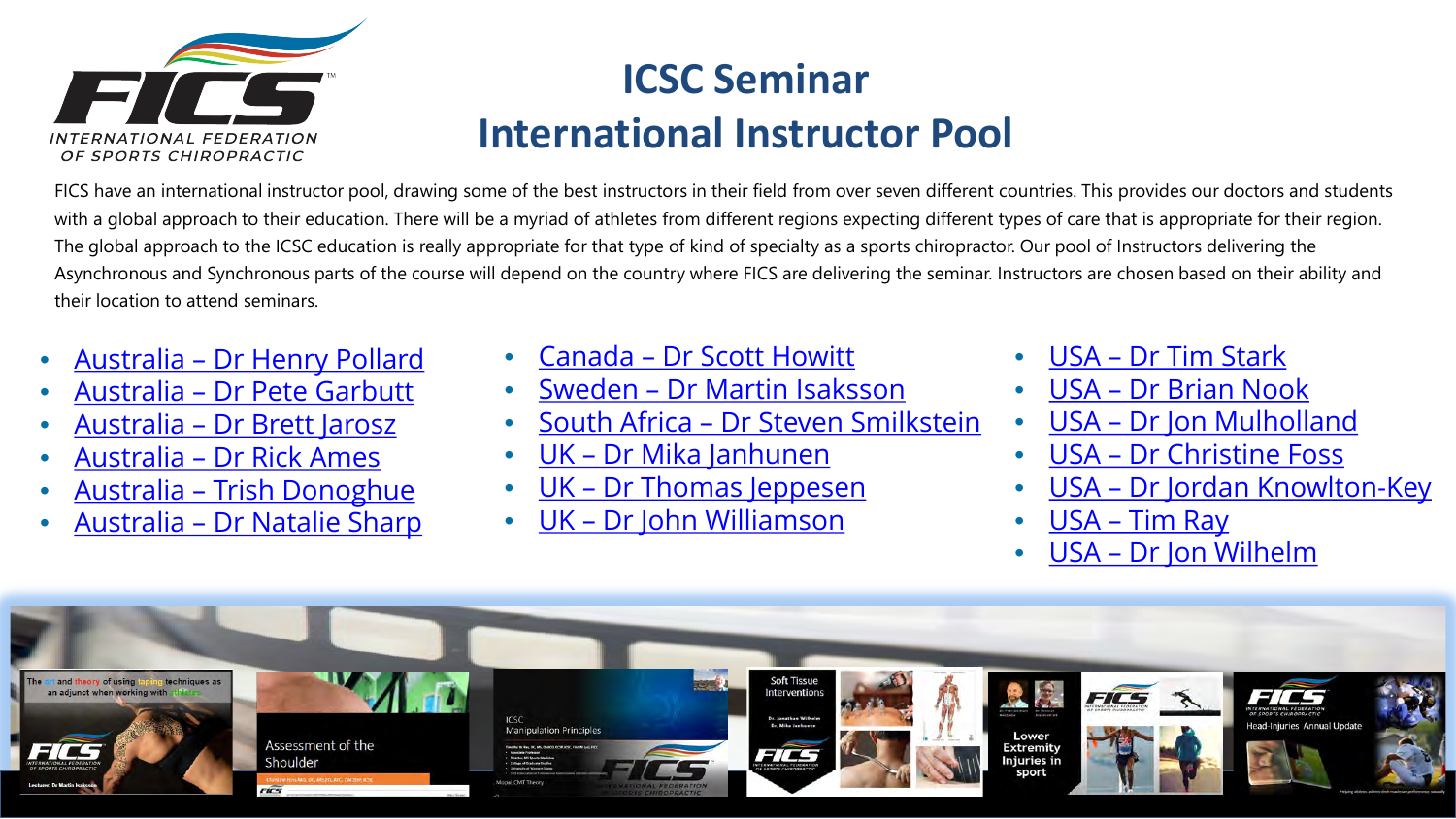Section quiz conditions are 1 minute per question with an 80% pass mark



# **ICSC Seminar Lower Extremity Asynchronous Program**

**Delivered as a combination of live webinars and pre recordings. This theory component is the pre-requisite for attendance at the face-to-face seminar and delivered as a refresher of the ICSC online learning module one month prior to attending the seminar.** 

### **Emergency Procedures**

Presentation 02:00:00 **Section Exam: 9 questions** 

## **Mopal/CMT – Lower Extremity**

Presentation 02:00:00 **Section Exam:** 5 questions

### **Taping Lower Extremity**

Presentation 02.00:00 **Section Exam**: 5 Questions



**Soft Tissue Interventions – Lower Extremity** Presentation 02.00:00 **Section Exam**: 5 questions

## **Lower Extremity Assessment of Sports Injury**

Presentation 01:00:00 – Hip and Knee Presentation 01:00:00 – Ankle and Foot **Section Exam**: 5 Questions

Enrolled candidates must hold a certificate of completion from this Asynchronous part of this course to attend the Face-to-Face session.



**The online learning portion of this seminar is CEU 10 hours Lower Extremity Lower Extremity – 10 hours**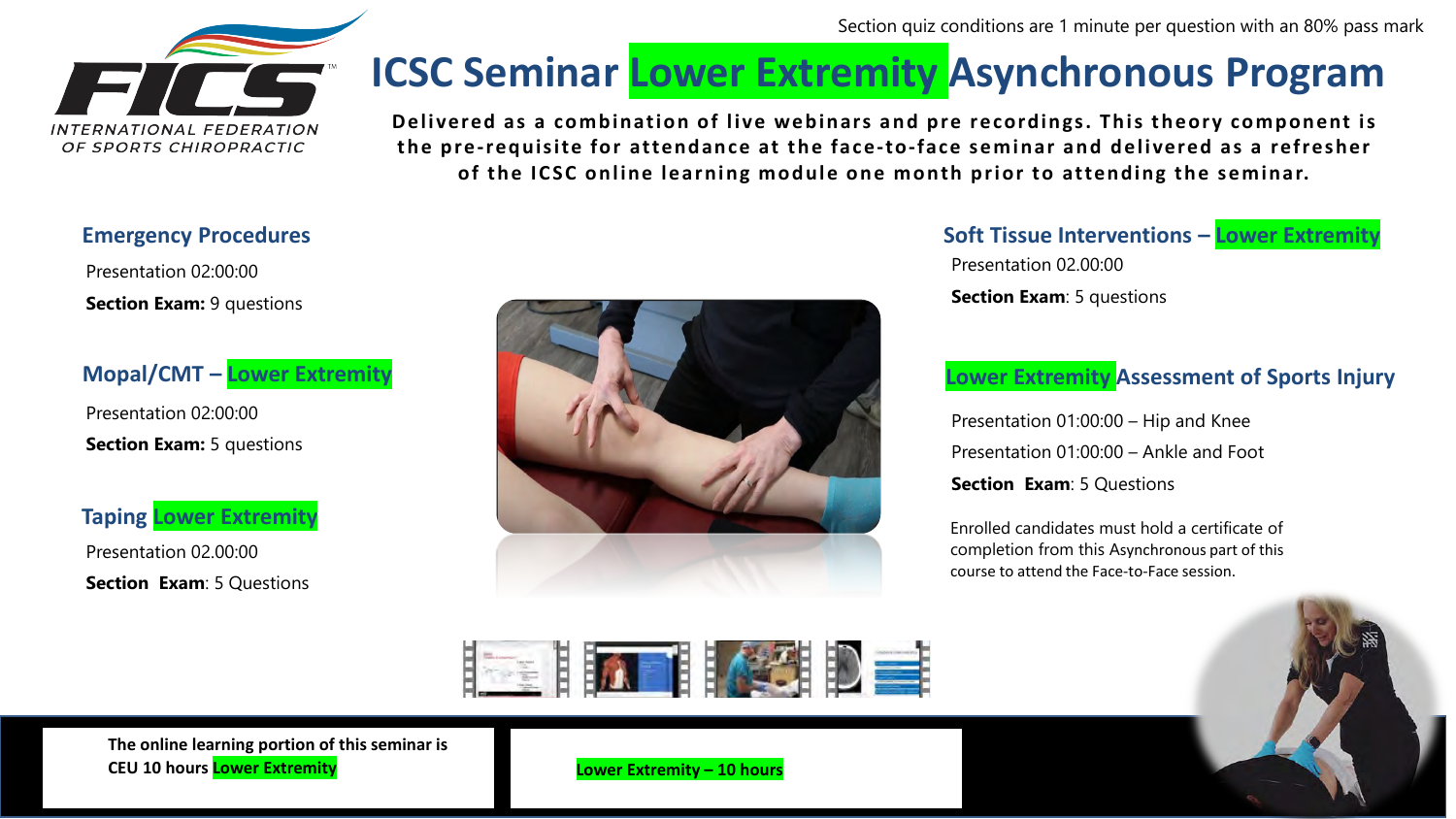

# **ICSC Seminar – Lower Extremity Synchronous Program**

This section is all hands on with instructor demonstration, scenarios and assessment of student skills. This is supported with Asynchronous learning prior to awarding of the ICSC certification. The Asynchronous leaning includes the ICSC online learning modules and the ICSC pre theory recordings conducted one month prior to attending this face-to-face assessment.

### **Emergency Procedures – Practicum 02:00:00**

- On field emergency procedures
- Spinal injury management
- Management of fractures in sporting setting
- Management of blood injuries

## **Mopal/CMT – Lab Lower Extremity 02:00:00**

• Lower Assessment. Ankle, Foot, Hip and Knee

## **Soft Tissue Interventions – Lab Lower Extremity – 02:00:00**

• Ankle, Foot, Hip and Knee

## **Taping – Lab Lower Extremity 02:00:00**

Taping methods to support injury management and recovery using rigid and kinesiologists tape.

• Ankle, Foot, Hip and Knee

### **Practicum Assessment – Lower Extremity 02:00:00**

• Ankle, Foot, Hip and Knee

**The Face-to- Face portion of this program is CEU 10 hours Synchronous + 10 hours Asynchronous**

\*\* student must hold a certificate of completion from the Asynchronous part of this course to attend. **Lower Extremity Seminar – total 20 hours**



#### **Upon completion of this course, learners should be able to:**

- Develop techniques which sports chiropractors can do to support athletes in the sporting setting
- Understand emergency procedures and the role of sports chiropractors regarding international games.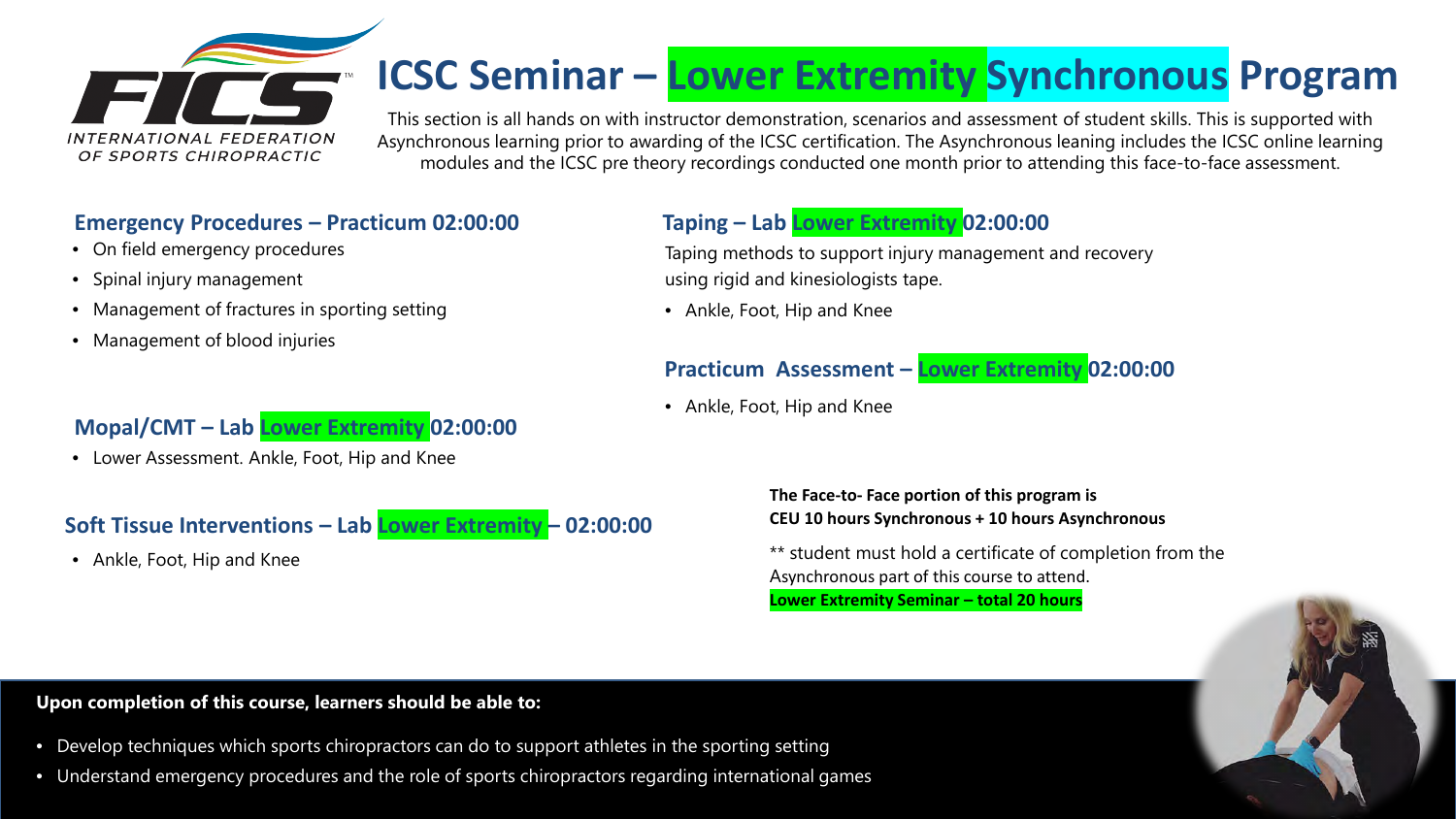

### **Emergency Procedures – 4 hours**

#### **Emergency Procedures (2 hours live, 2 hours asynchronous)**

- The student will gain knowledge in emergency procedures on the field
- The objective of this module is for the student to understand the primary survey
- The student will wall through skills needed in the emergency care of the athlete on the field
- The student will gain experience in the primary and secondary survey of the athlete on the field

Section quiz conditions are 1 minute per question with an 80% pass mark

# **ICSC Seminar Lower Extremity Objectives**

**Below is the course objectives for each module.** 

### **Mopal/CMT – 4 hours**

### **Motion Palpation/CMT (2 hours live, 2 hours asynchronous)**

- The course objective is to acquaint the student with the lower extremity joint and the biomechanical aspects of manipulation of the lower extremity
- The student will learn the coupled motions of lower extremity joint movement
- Functional lower extremity adjusting will be learned and practiced in a lab setting
- Understanding the aspects of lower extremity motion palpation
- The student will gain the concept of sport biomechanics and how this may pertain to lower extremity joint functionality

## **Taping – 4 hours**

**Lower Extremity Taping Techniques in Sport (2 hour live, 2 hours asynchronous)**

- The student will gain knowledge in skin prep for taping
- The learner will understand indications and contraindications in taping the athlete
- The overall objective of this module is to acquaint the student with skill in taping a variety of sport injuries for healing and optimal performance
- Taping lab will take the student on a journey in learning functional taping

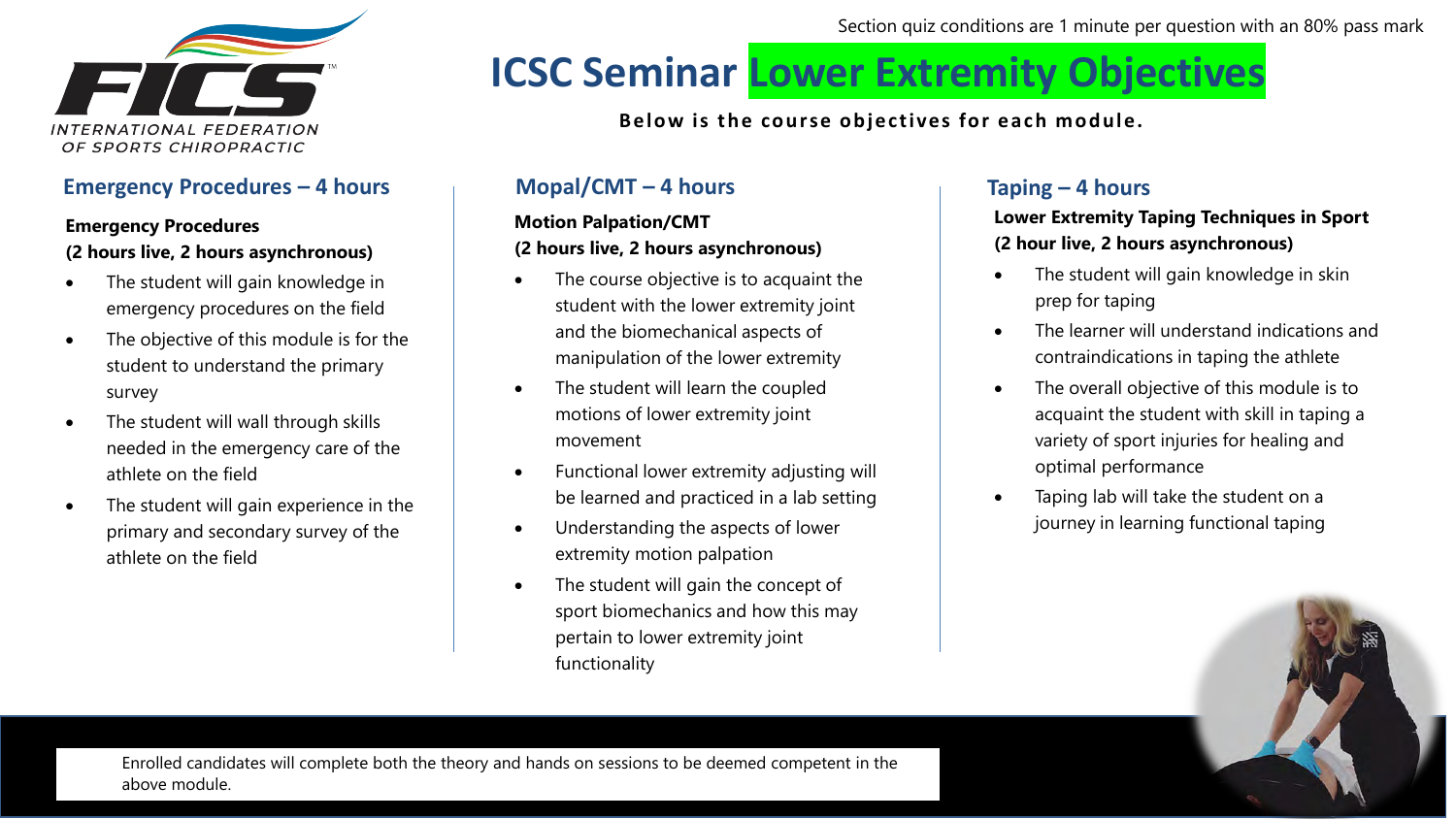

Section quiz conditions are 1 minute per question with an 80% pass mark

# **ICSC Seminar Lower Extremity Objectives**

**Below is the course objectives for each module.** 

### **Soft Tissue Interventions (Theory 2 hours)**

#### **Soft Tissue Interventions (2 hours asynchronous)**

- The course objective is to review techniques of soft tissue interventions that are used in sport
- The learner will understand and review the indications of soft tissue interventions
- The learner will understand the contraindication in the application of soft tissue techniques
- The student will gain knowledge in conditions that would benefit from soft tissue techniques

### **Soft Tissue Interventions (Practicum 2 hours)**

#### **Rehabilitation Techniques (2 hours live)**

The course objective is to review the basis of rehabilitation in the athlete

- The student will understand the idea of load and intensity progression in corrective exercises
- The learner will gain knowledge in the progress in the return to sport plan
- Practical application of rehabilitation programs will be reviewed, and the learner will understand the indications of corrective exercises
- The student will gain an understanding of contraindications in exercise progression